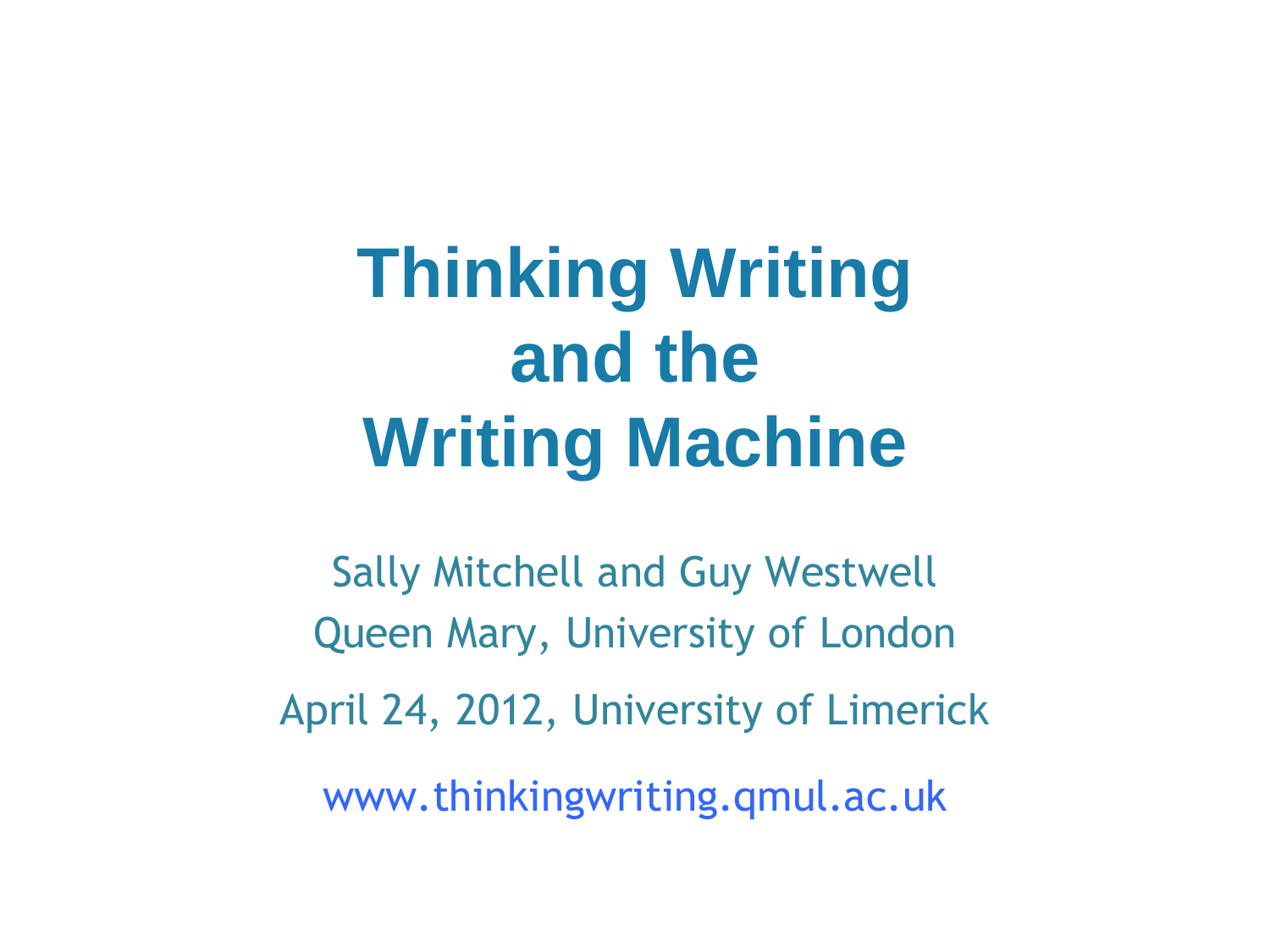## **What is Thinking Writing?**

- Curriculum development with a focus on writing in learning and assessment
- Integrated conception of writing part of thinking, knowing, being, doing…
- Professional development an attempt to say that *writing is worth thinking about*.
- Range of approaches resource and module development, coteaching, peer assessment, writing retreats, cross-disciplinary projects, exchange of ideas and practice, reading groups
- Partnerships and local contexts
- Now based in the 'Library and Employability Directorate' at QMUL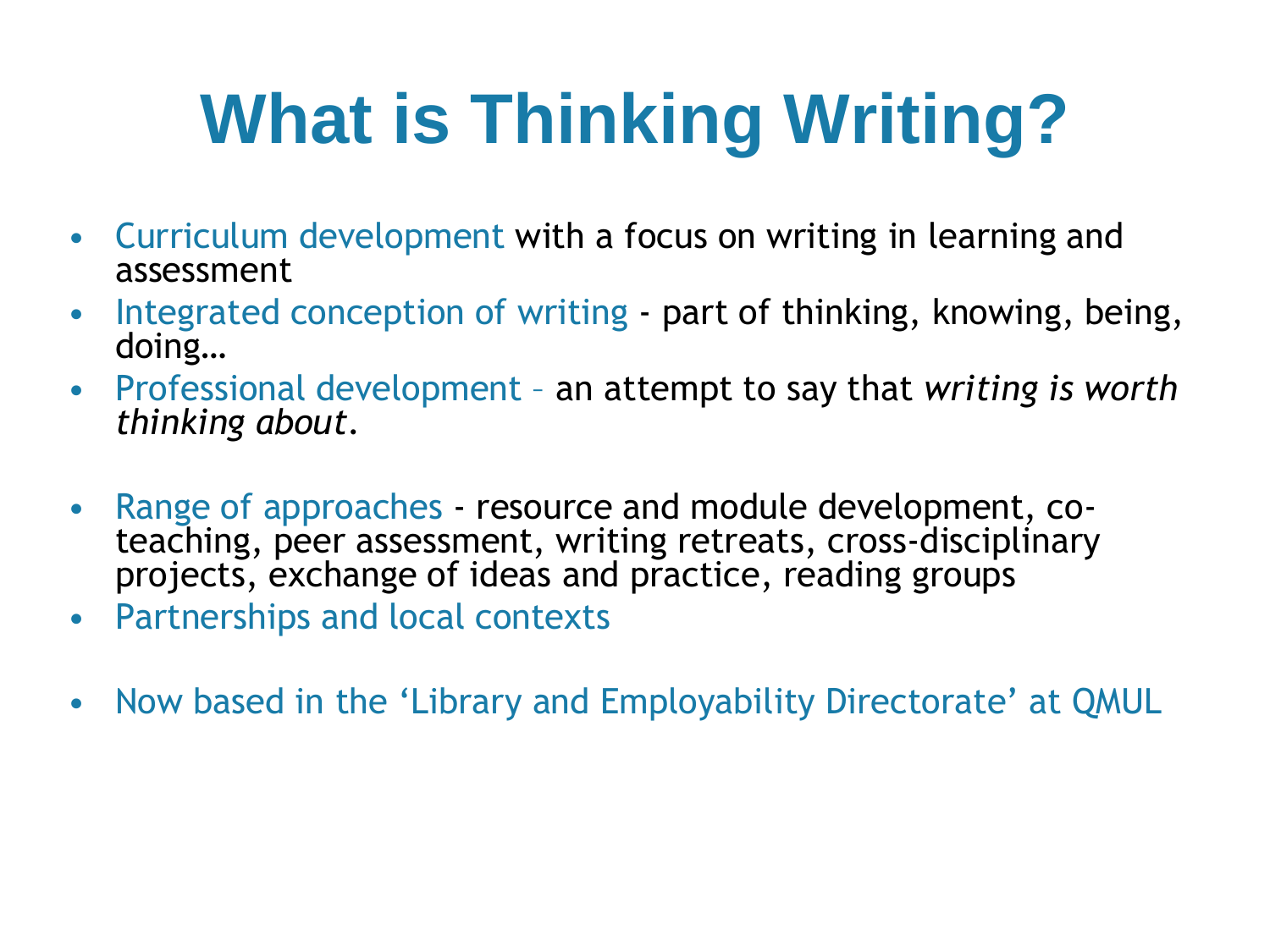## **Graduate Attributes – launched at QM, summer 2010**

Conceptions of attributes related to beliefs about teaching and learning in HE (Barrie 2006)

- **1. Precursor** already possessed on entry and therefore considered only in terms of remediation
- **2. Complement** generic, but separate and secondary to learning disciplinary knowledge
- **3. Translate** allow students to make use of, apply, and potentially change, disciplinary knowledge
- **4. Enable**  integral to disciplinary knowledge. E.g. 'the way we interact and communicate about texts is part of what we know about texts [and this is] part of the product and process of academic thought'.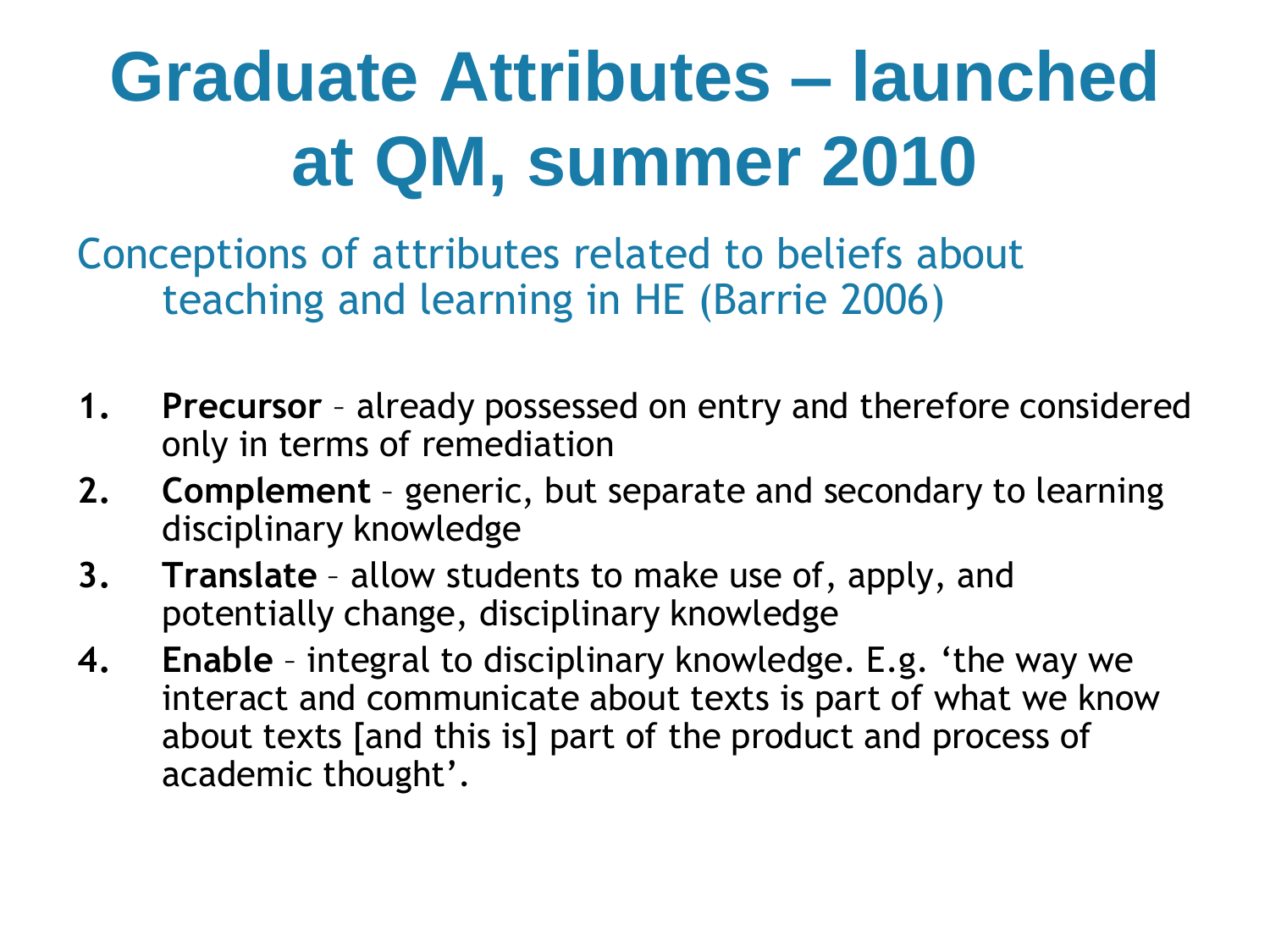Activities do not simply aim at goals, they partly constitute and reconstitute them. Aims are not conceptually or practically separable from activities"

Dewey in Burbules 2004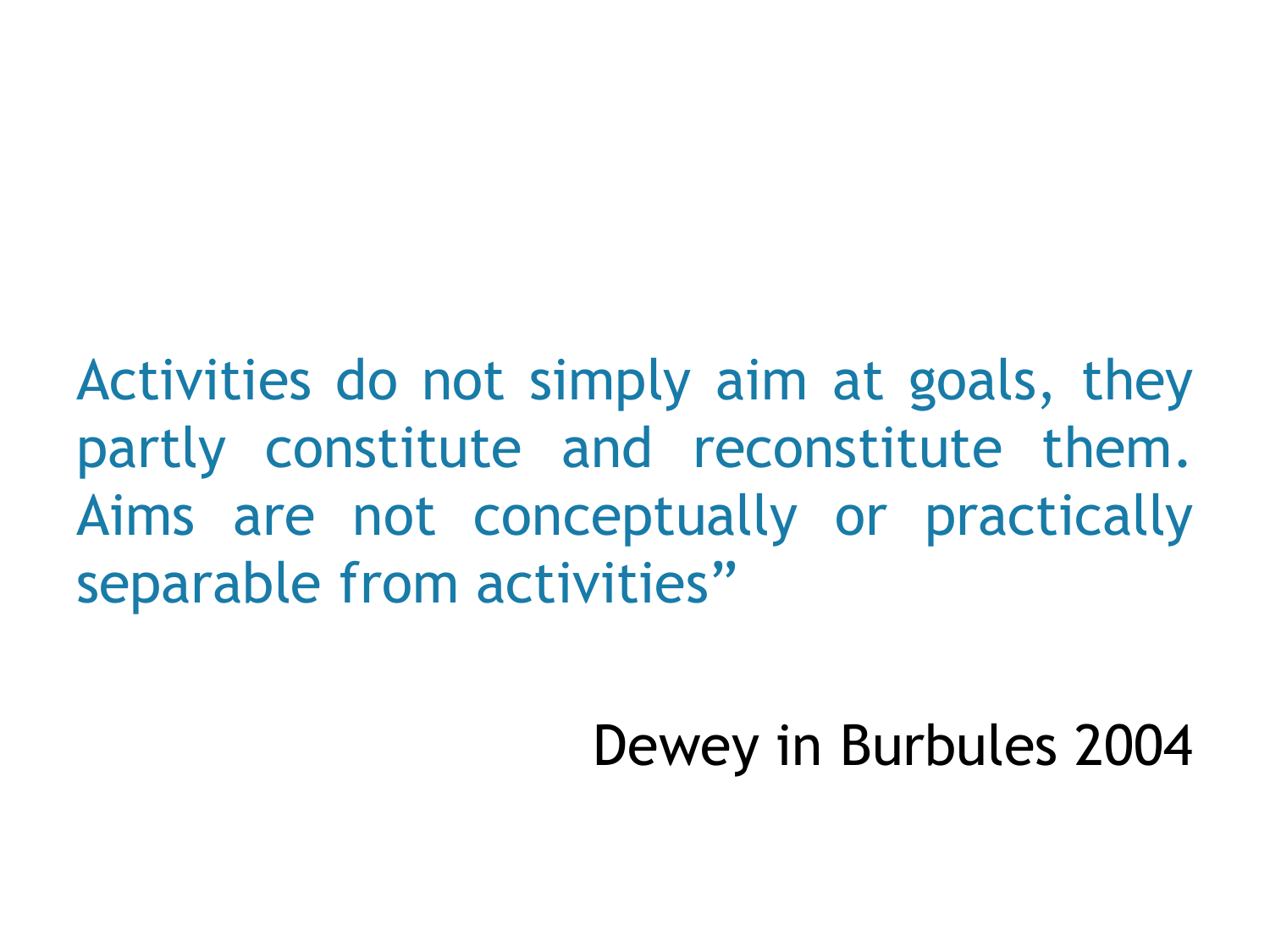# **Research as part of teaching**

- Research-led students learn about research findings
- Research-oriented students learn about research processes
- Research-based students learn as researchers, through enquiry

Griffiths (2004)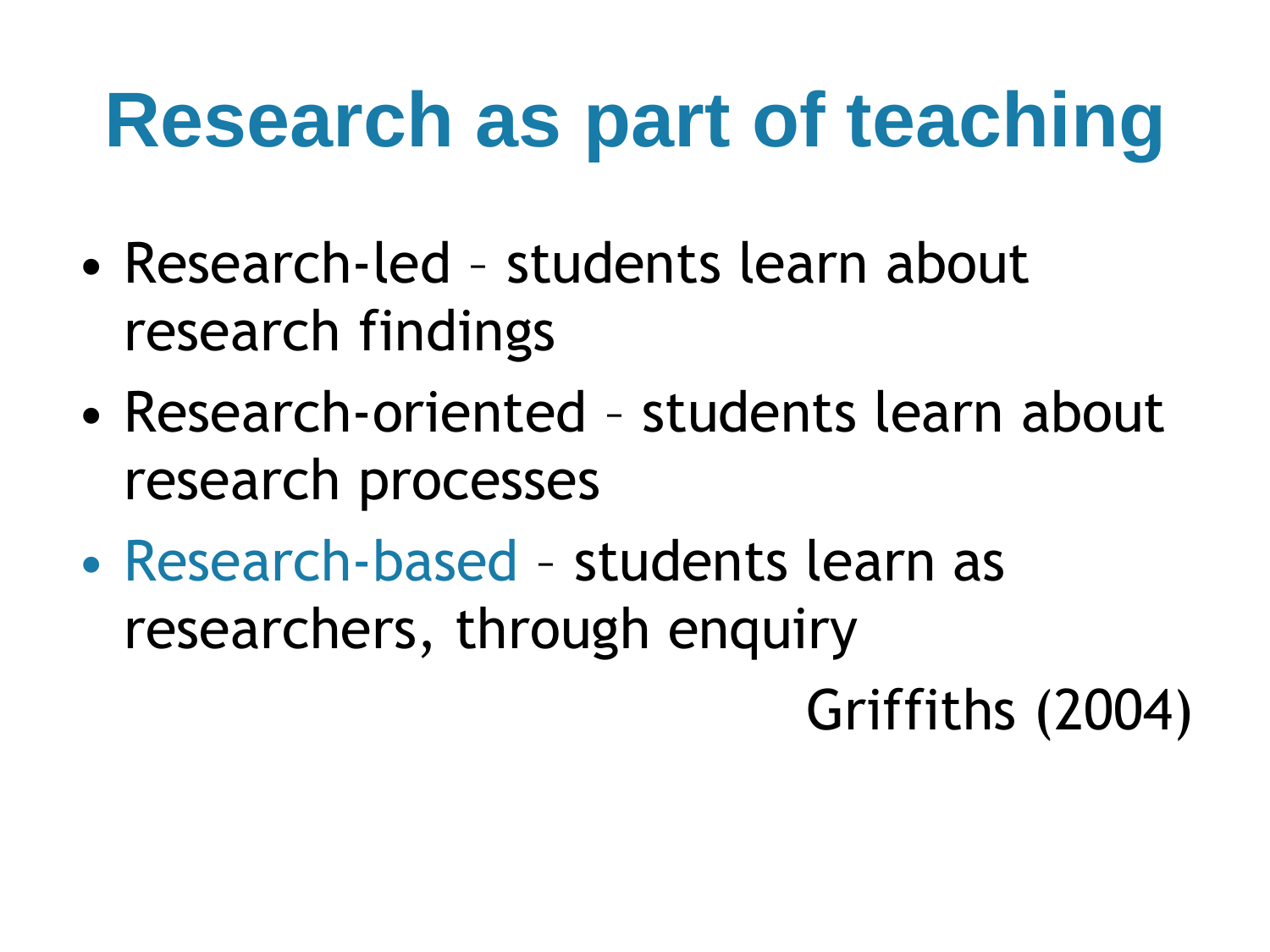#### **Writing and Research**

- In composing according to disciplinary and generic conventions, researchers both test and shape their knowledge, understanding and arguments (Bazerman, 2009).
- In publishing their work and participating in peer review, researchers allow their work to be judged and made accessible to future researchers. They also develop their professional identities (Berkenkotter & Huckin, 1995).
- In adapting their work to communicate with a broad range of audiences and purposes – disciplinary, professional and communitybased – researchers create value beyond the university in professional and community contexts.

**Question: Can we 'reinvigorate' writing for students and staff by emphasising its purpose and audience(s), and its role in research and professional practice?**